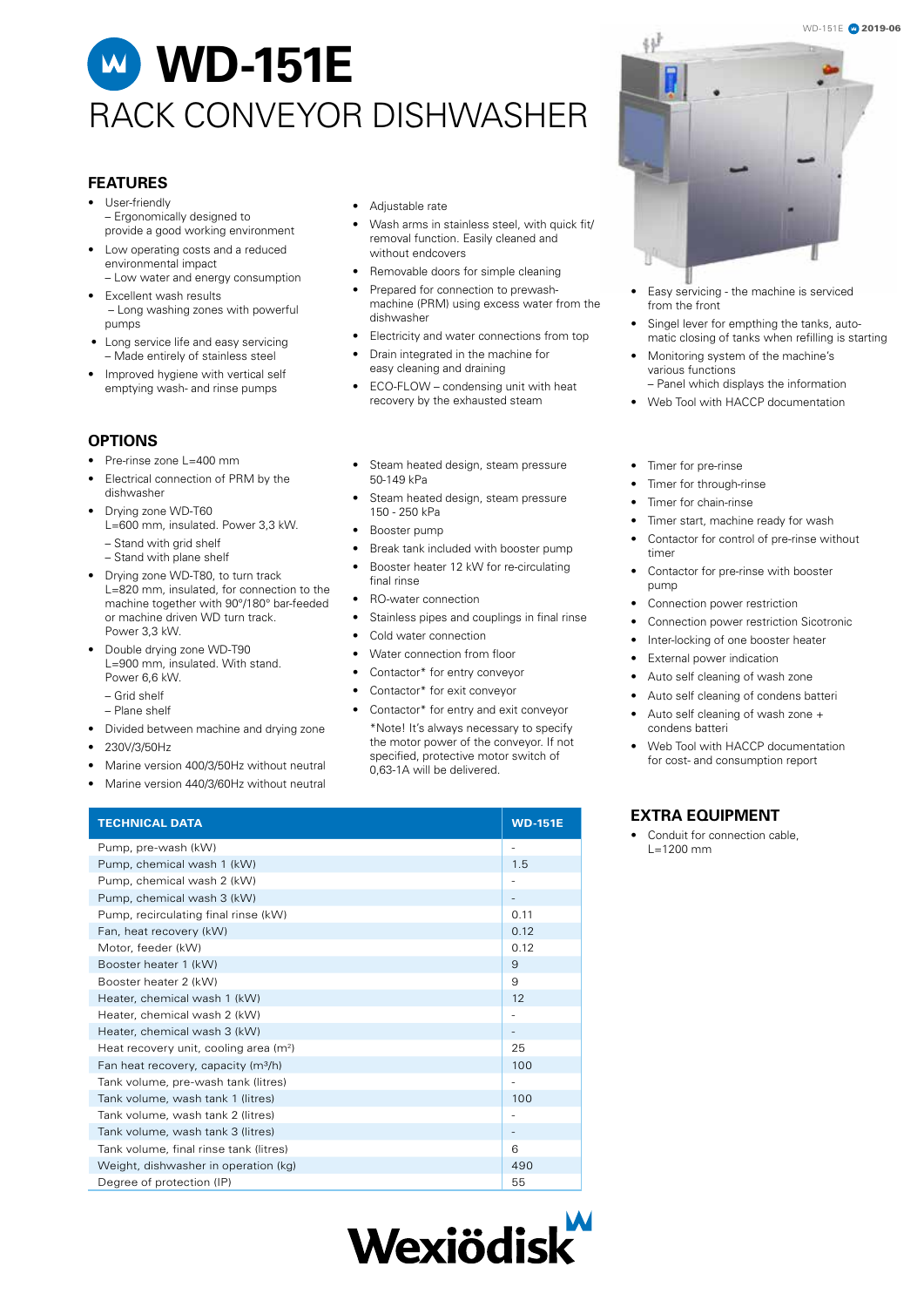| <b>CAPACITY AND OPERATING DATA</b>                         | <b>WD-151E</b> |
|------------------------------------------------------------|----------------|
| Capacity normal wash (baskets/h)                           | $70-150*$      |
| Capacity according to DIN 10510 (baskets/h)                | 80             |
| Max capacity interlocked booster heater (baskets/h)        | 150            |
| Cold water consumption, final rinse normal (litres/basket) | 1.8            |
| Energy consumption (% of connected power)                  | 70-90%         |
| Steam consumption** (kg/h)                                 | 50             |
| Environmental temperature at 20°C room temperature (°C)    | 35             |
| Sound level*** (dB(A))                                     | 68             |

\* Maximum capacity 240 baskets/h.

\*\* For steam-heated dishwasher

\*\*\* Measured 1 metre from the side of the machine

| <b>CONNECTION, ELECTRICALLY HEATED DISHWASHER</b>                        | <b>WD-151E</b> |
|--------------------------------------------------------------------------|----------------|
| Total connected power (kW) interlocked booster heater (kW)               | 23.6           |
| Total connected power (kW)                                               | 32.6           |
| Main fuse 400V $3N \sim (A)^*$                                           | 50             |
| Max. connection area 400V $3N \sim (L1-L3, N, PE)$ Cu (mm <sup>2</sup> ) | 35             |

\* Other voltages on request

| <b>CONNECTION, STEAM-HEATED DISHWASHER</b><br>150-250 KPA*        | <b>WD-151E</b>      |
|-------------------------------------------------------------------|---------------------|
| Total connected power (kW)                                        | 1.8                 |
| Main fuse $400V$ $3N~(A)$                                         | 16                  |
| Max. connection area 400V 3N~(L1-L3, N, PE) Cu (mm <sup>2</sup> ) | 25                  |
| Steam connection (internal thread)                                | R 3/4"              |
| Condensation connection (internal thread)                         | R 1/ <sub>2</sub> " |

\* Other pressures on request.

| <b>CONNECTION, WATER, DRAIN AND VENTILATION</b>      | <b>WD-151E</b> |
|------------------------------------------------------|----------------|
| Water quality, hardness (°dH)                        | $2 - 7$        |
| Hot water connection 50-65°C (internal thread)       | R 1/2"         |
| Cold water connection 5-12°C (internal thread)       | R 1/2"         |
| Drain connection, PP pipe (ø mm)                     | 50             |
| Water capacity, pressure (kPa)                       | 250-600        |
| Water capacity, flow (litres/min)                    | 11             |
| Floor drain, capacity (litres/sec)                   | 3              |
| Heat load to the room (total, sensible, latent) (kW) | 7.5/4.5/3.0    |

| <b>SIZE AND WEIGHT FOR TRANSPORT, STANDARD DISHWASHER*</b> | <b>WD-151E</b> |
|------------------------------------------------------------|----------------|
| Size** (LxWxH (m))                                         | 2.1x0.8x2.0    |
| Weight <sup>**</sup> (kg)                                  | 400            |

\* Normal delivery in 1 piece, If necessary the machine can be further dismantled

\*\* Packaging included

| <b>CONNECTION, ADDITION OF DRYING ZONE</b>       | <b>Power</b><br>(KW) | <b>Main fuse</b><br>$400V$ 3N~(A) | Installed length<br>(mm) |
|--------------------------------------------------|----------------------|-----------------------------------|--------------------------|
| Drying zone WD-T60 + WD-151E                     | 35.9                 | 50                                | $600 + 1655$             |
| Drying zone WD-T90 + WD-151E                     | 39.2                 | 50                                | $900 + 1655$             |
| Drying zone hood WD-T80 for turn track + WD-151E | 35.9                 | 50                                | $820 + 1655$             |
| Drying zone hood WD-T60F free-standing + WD-151E | 35.9                 | 50                                | 600                      |



| <br>$-0.00$<br>$\cdots$<br><br>$\cdots$<br>$\cdots$ | ----<br>. |
|-----------------------------------------------------|-----------|
| $-0.0$<br><br><br>3                                 | .<br>۵    |
|                                                     |           |

|   | Zone                                                  | Zone length       |  |
|---|-------------------------------------------------------|-------------------|--|
|   | <b>WD-151E</b>                                        | in mm             |  |
| 4 | Loading hood<br>3 Chemical wash<br>Double final rinse | 170<br>900<br>585 |  |
|   | Length                                                | $1655*$           |  |

\* Installation dimensions at bench height. The steam hood over the unloading area adds a further 280 mm. (see the dimension drawing)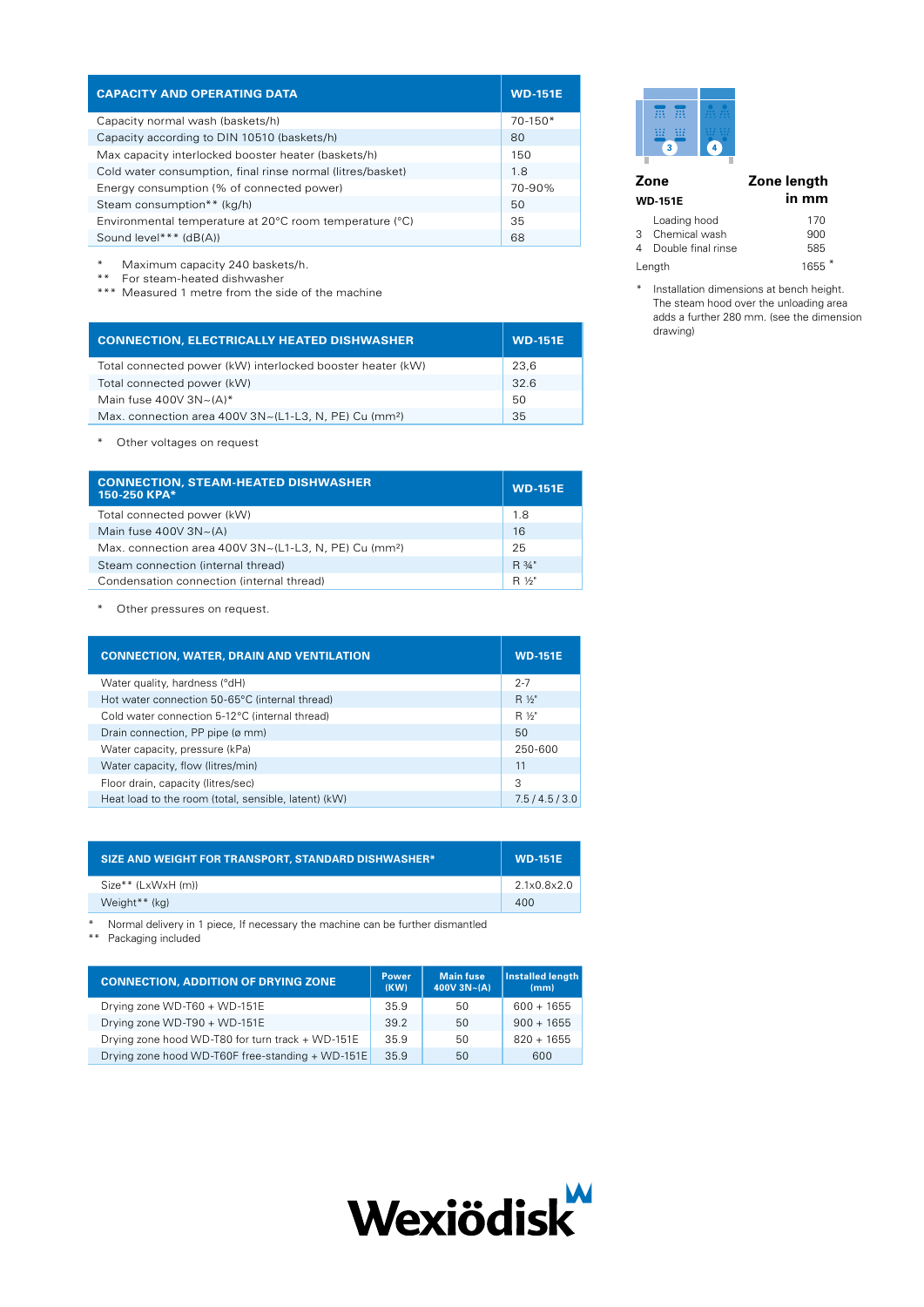